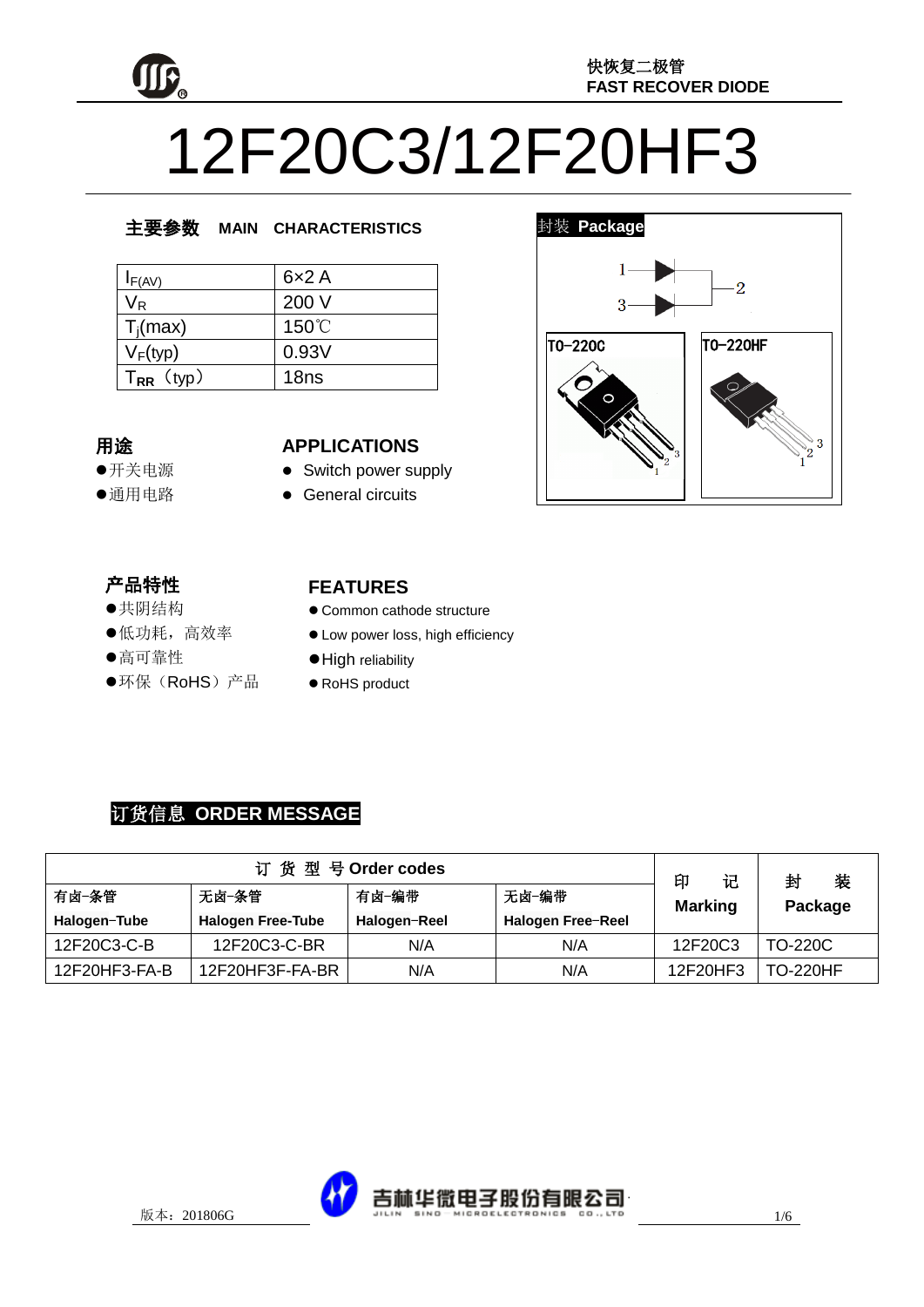

| 项                               | 目                   |             | 符<br>뮥       | 数<br>值       | 单<br>位 |
|---------------------------------|---------------------|-------------|--------------|--------------|--------|
| <b>Parameter</b>                |                     |             | Symbol       | Value        | Unit   |
| 最大反向重复峰值电压                      |                     | <b>VRRM</b> | 200          | ٧            |        |
| Repetitive peak reverse voltage |                     |             |              |              |        |
| 正向平均整流电流                        | $T_c = 100^{\circ}$ | 整个器件        |              | 12           |        |
| Average forward                 | $(TO-220C)$         | per device  |              |              | A      |
| current                         | $T_c = 100^{\circ}$ | 单<br>侧      | F (AV)       | 6            |        |
|                                 | (TO-220HF)          | per diode   |              |              |        |
| 峰值单脉冲浪涌电流                       |                     |             |              |              |        |
| Peak one Cycle Surge Forward    |                     | <b>IFSM</b> | 60           | A            |        |
| Current(Non-Repetitive) t=10ms  |                     |             |              |              |        |
| 结温                              |                     | TJ          | $-50 - +150$ | °C           |        |
| <b>Junction Temperature</b>     |                     |             |              |              |        |
| 储存温度                            |                     |             |              | °C           |        |
| Storage temperature range       |                     |             | Tstg         | $-50 - +150$ |        |

## 绝对最大额定值 **ABSOLUTE RATINGS (Tc=25**℃**)**

## 电特性 **ELECTRICAL CHARACTERISTICS (Tc=25**℃ **unless otherwise specified)**

| 项<br>目             | 测试条件                                               |                | 最小值        | 典型值        | 最大值        | 单位   |
|--------------------|----------------------------------------------------|----------------|------------|------------|------------|------|
| <b>Parameter</b>   | <b>Tests conditions</b>                            |                | Value(min) | Value(typ) | Value(max) | Unit |
| <b>VRRM</b>        | $I_R = 50 \mu A$                                   |                | 200        |            |            | ٧    |
|                    | $T_j = 25^{\circ}C$                                | <b>VR=VRRM</b> |            |            | 50         | μA   |
| 1 R                | $T_j = 125^{\circ}C$                               |                |            |            | 200        | μA   |
| VF                 | $T_j = 25^{\circ}C$                                |                |            | 0.93       | 1.1        | V    |
|                    | $T_j = 125^{\circ}C$                               | $I = 6A$       |            |            | 1.0        |      |
| ${\sf T}_{\sf RR}$ | $I_F = 1A$ , $V_R = 30V$ , $di_F/dt = -200A/\mu s$ |                |            | 18         | 28         | ns   |

## 热特性 **THERMAL CHARACTERISTICS**

| 项<br>目                             |                 | 符<br>븅     | 最小值        | 最大值        | 单<br>位         |
|------------------------------------|-----------------|------------|------------|------------|----------------|
| <b>Parameter</b>                   |                 | Symbol     | Value(min) | Value(max) | Unit           |
| 结到管壳的热阻<br>Thermal resistance from | <b>TO-220C</b>  | $Rth(i-c)$ |            | 2.5        | $^{\circ}$ CMV |
| junction to case                   | <b>TO-220HF</b> |            |            | 5          |                |

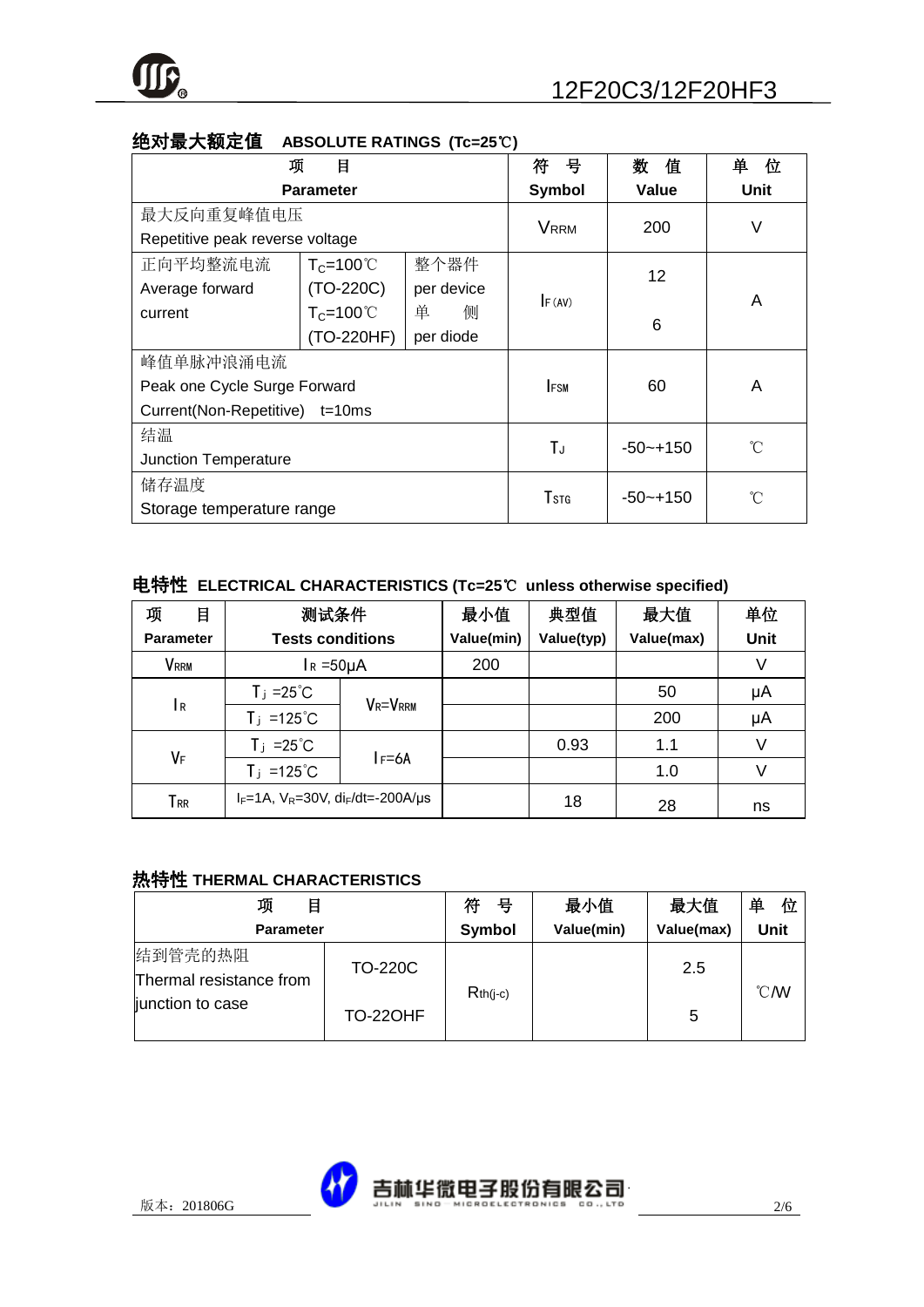

## 特征曲线 **ELECTRICAL CHARACTERISTICS (curves)**



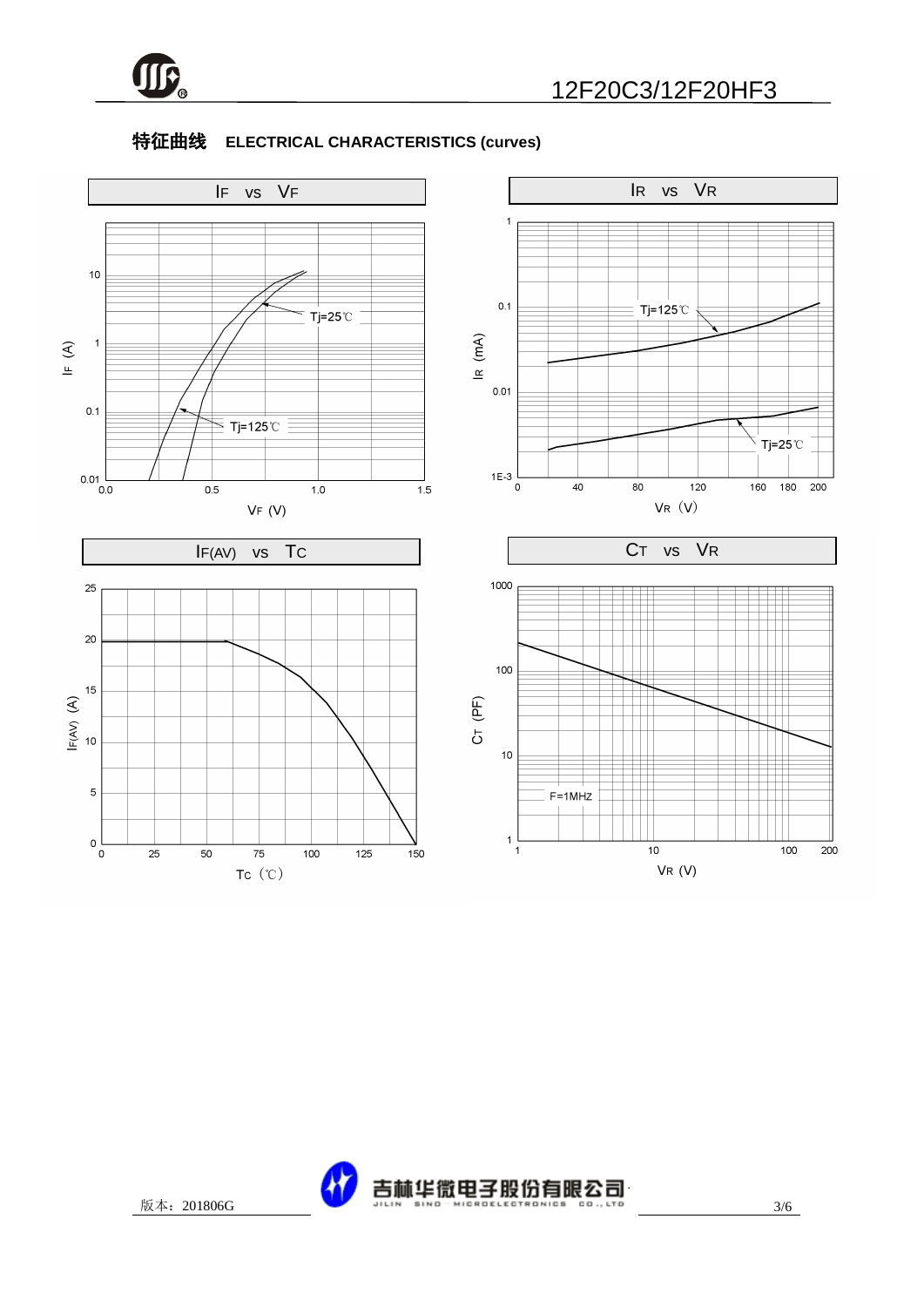## 外形尺寸 **PACKAGE MECHANICAL DATA TO-220C** 单位 **Unit** :**mm**





| 符号<br>symbol | MIN   | MAX   |
|--------------|-------|-------|
| А            | 4.30  | 4.70  |
| в            | 1.10  | 1.40  |
| b            | 0.70  | 0.95  |
| С            | 0.40  | 0.65  |
| D            | 15.20 | 16.20 |
| D2           | 9.00  | 9.40  |
| E            | 9.70  | 10.10 |
| е            | 2.39  | 2.69  |
| F            | 1.25  | 1.40  |
| L            | 12.60 | 13.60 |
| L2           | 2.80  | 3.20  |
| Q            | 2.60  | 3.00  |
| Q1           | 2.20  | 2.60  |
| P            | 3.50  | 3.80  |



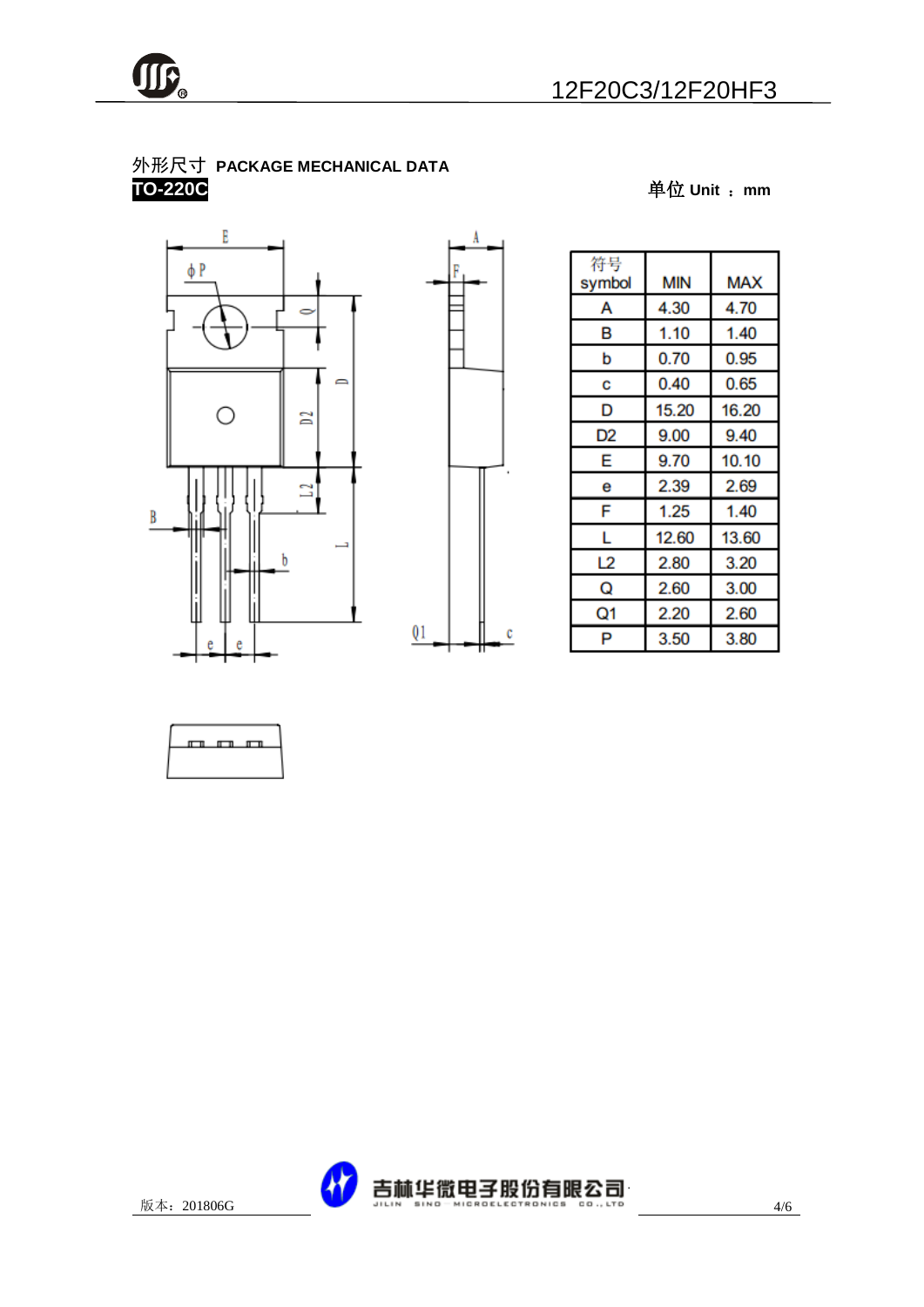

## 外形尺寸 **PACKAGE MECHANICAL DATA TO-220HF** 单位 **Unit** :**mm**





 $\leftarrow$ 

| 符号     |          |            |  |
|--------|----------|------------|--|
| symbol | MIN      | <b>MAX</b> |  |
| А      | 4.0      | 5.0        |  |
| Β1     | 0.87     | 1.27       |  |
| b      | 0.72     | 0.92       |  |
| c      | 0.5      | 0.7        |  |
| D      | 15.0     | 16.5       |  |
| D2     | 7.8      | 9.4        |  |
| E      | 9.62     | 10.62      |  |
| е      | 2.54 TYP |            |  |
| F      | 2.3      | 3.3        |  |
| L      | 13.0     | 14.0       |  |
| L2     | 3.1      | 3.5        |  |
| φр     | 3.0      | 3.4        |  |
| Q      | 3.15     | 3.55       |  |
| Q1     | 2.2      | $2.5\,$    |  |